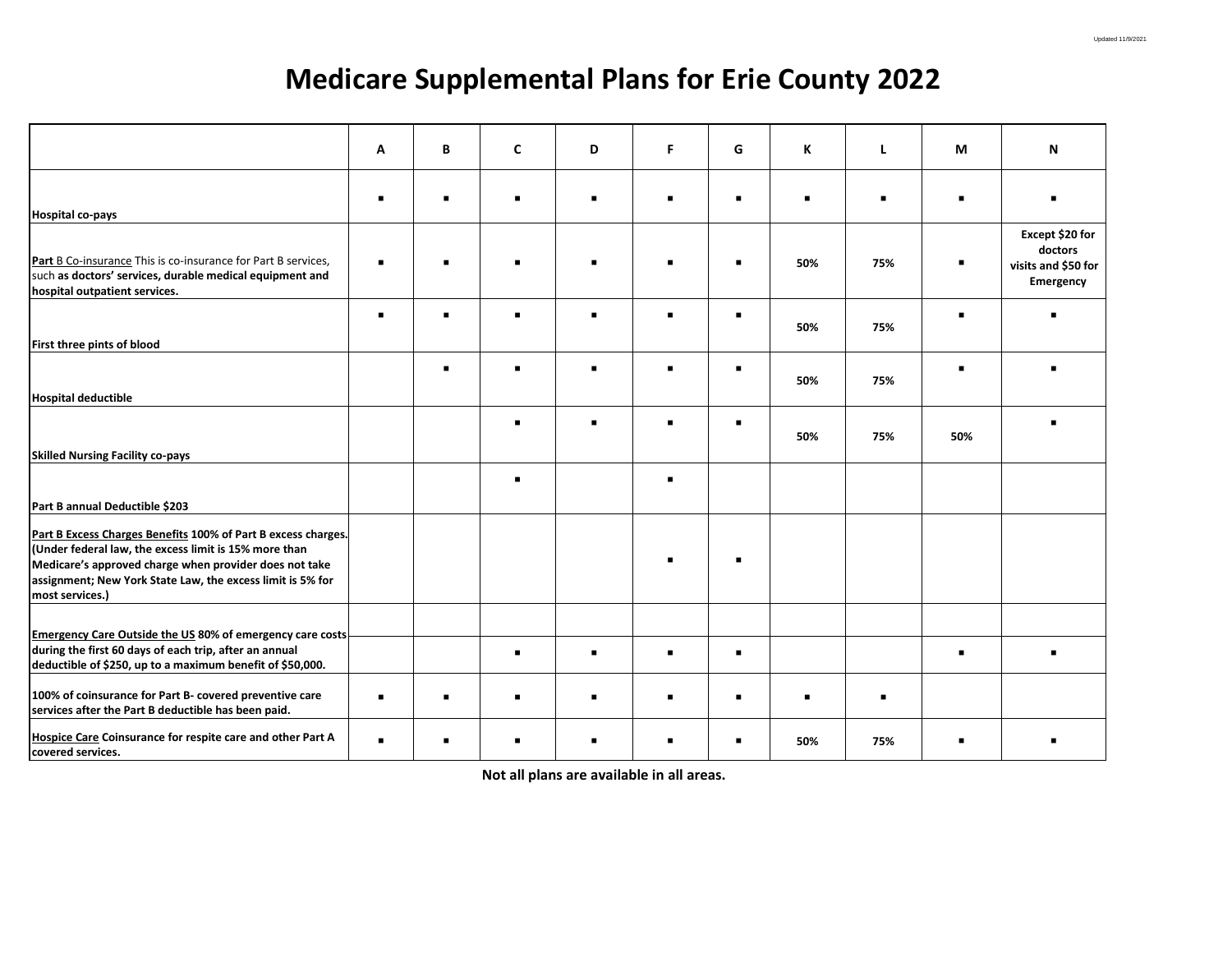## **Medicare Supplemental Plans for Erie County 2022**

| <b>Insurer</b>                                                                                                                        | Plan A   | <b>Plan B</b> | Plan C   | Plan D   | Plan F   | Plan<br>HDF* | Plan G   | Plan<br>HDG* | Plan K   | Plan L   | Plan M   | Plan N   | <b>Pre-Exist</b><br>wait/month |
|---------------------------------------------------------------------------------------------------------------------------------------|----------|---------------|----------|----------|----------|--------------|----------|--------------|----------|----------|----------|----------|--------------------------------|
| Aetna                                                                                                                                 | \$229.67 | \$261.52      |          |          | \$305.05 |              | \$293.07 |              |          |          |          |          | 6                              |
| <b>Bankers Conseco</b>                                                                                                                | \$285.56 | \$373.23      |          |          | \$503.81 | \$52.53      | \$463.75 | \$53.53      | \$77.62  | \$222.73 | \$308.38 | \$303.50 | 6                              |
| <b>Emblem Health Plan, Inc.</b>                                                                                                       | \$175.46 | \$229.40      | \$272.95 |          | \$481.07 | \$67.43      | \$275.18 | \$61.67      |          |          |          | \$200.46 | 6                              |
| <b>Excellus Health Plan</b><br>DBA/Univera Healthcare                                                                                 | \$234.39 | \$302.78      | \$372.98 | \$202.18 | \$400.16 | \$67.97      | \$203.17 | \$64.68      |          |          |          | \$236.57 | 6                              |
| lGlobe Life Ins. of NY                                                                                                                | \$200.00 | \$275.00      | \$331.00 | \$326.00 | \$312.00 | \$60.00      | \$290.00 | \$60.00      | \$115.00 | \$172.00 |          | \$216.00 | $\overline{2}$                 |
| <b>Highmark</b><br><b>DBA BC/BS</b>                                                                                                   | \$253.46 | \$334.57      | \$415.68 |          | \$418.21 | \$101.38     | \$210.90 |              |          |          |          | \$176.99 | 6                              |
| Humana                                                                                                                                | \$219.29 | \$247.49      | \$299.81 |          | \$305.88 | \$64.01      | \$273.20 | \$63.93      | \$143.15 | \$204.17 |          | \$194.01 | 3                              |
| Mutual of Omaha                                                                                                                       | \$279.37 | \$406.68      | \$407.13 | \$400.05 | \$409.78 |              | \$379.55 |              |          |          | \$417.67 |          | 6                              |
| <b>ITransamerica Financial</b>                                                                                                        | \$138.00 | \$182.00      | \$215.00 | \$197.00 | \$216.00 |              | \$199.00 |              | \$99.00  | \$147.00 | \$181.00 | \$170.00 | 6                              |
| United Health Care<br><b>Insurance - AARP</b>                                                                                         | \$156.75 | \$225.00      | \$281.00 |          | \$282.25 |              | \$247.50 |              | \$73.00  | \$152.00 |          | \$178.00 | 6                              |
| HDF* (High Deductible Plan F) and HDG* (High Deductible Plan G) have same benefits as Plan F and Plan G after \$2,490 deductible met. |          |               |          |          |          |              |          |              |          |          |          |          |                                |